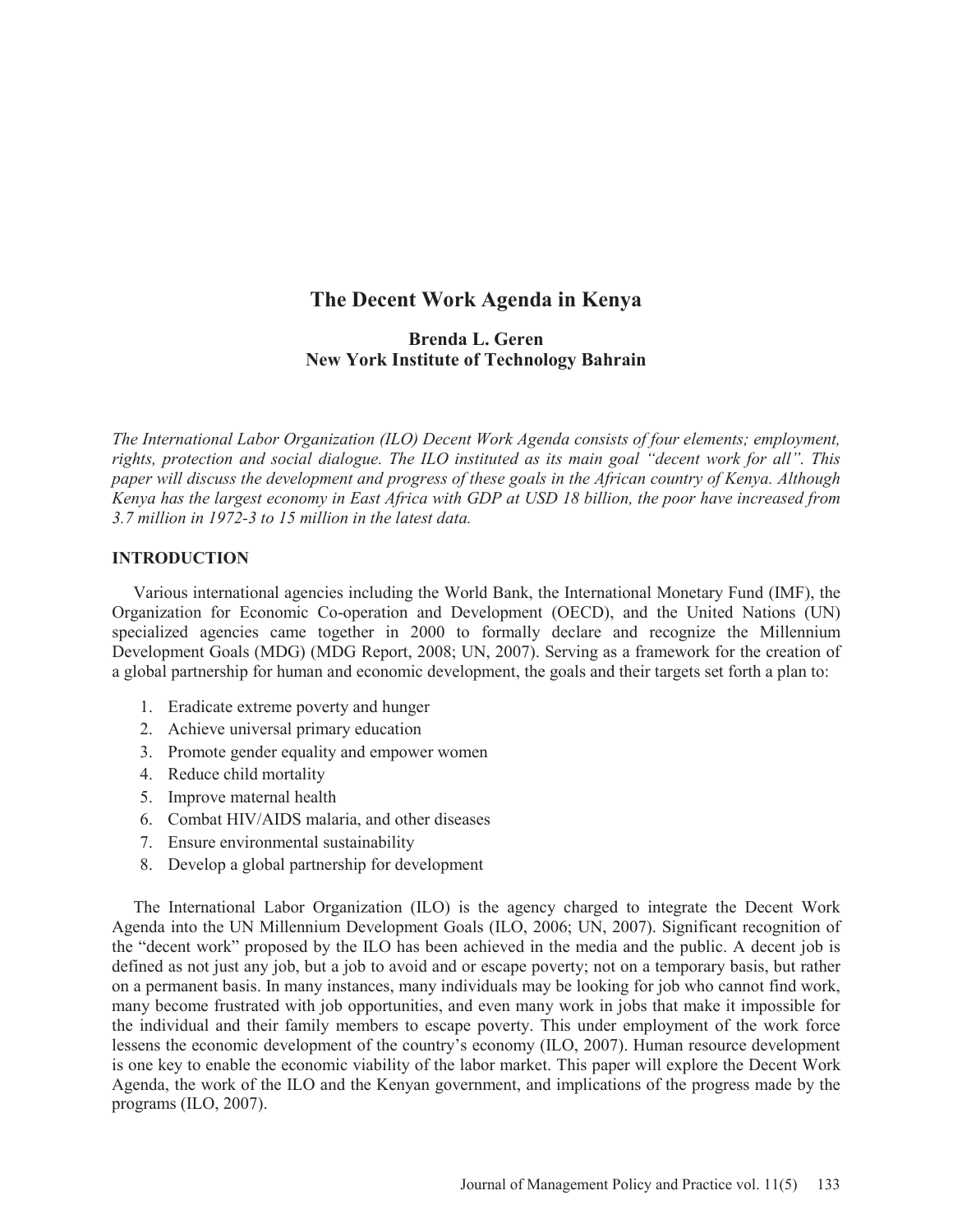#### **KENYA AND THE DECENT WORK AGENDA**

 Kenya has the largest economy in East Africa with GDP at US\$18 billion (ILO, 2007). However, 46% of the population is determined to be absolute poor. Specifically, the agricultural sector continues to be a dominant sector of the economy, providing 75% of the employment opportunity for the labor force. The traditional social structure means that most live in large extended families on family farms that have existed for many generations. Industrialization remains a main developmental challenge for human resource development. The Decent Work Agenda in Kenya (Guidebook, 2005; ILO, 2007) has three strategic objectives:

- (1) Youth empowerment, youth employment, and elimination of child labor;
- (2) HIV/AIDS social protection; and
- (3) Expansion and strengthening of the national and international framework.

#### **Youth Employment—Strategic Objective (1)**

 A key challenge to the young seeking employment is unemployment and underemployment, meaning that individuals are accepting work below their potential worth; the youth employment is a key factor to achieving economic stability and growth (Ministry of Labor and Human Resource Development, Kenya, 2003; ILO, 2005). Approximately half of the Kenyan population is under 15, forming 60 per cent of the Kenyan labor force. The unemployment trend has been steadily increasing over the last twenty years from 16 to 25 % in the urban areas to more than 9 per cent in the rural areas (ILO, 2007). Young workers are employed in temporary or casual terms of employment with low income levels and virtually no social protection. In urban settings, concentrations are seen in such occupations as sales, cleaning, domestic care, etc. In a more modern setting, the youth are employed in food processing, industries, textiles, and transport services. Young women face even more problems in the perpetuation of cultural attitudes and discriminatory practices (ILO, 2007). In Africa, the youth inactivity rate for females was 50.2 per cent compared with 31 per cent for males (International Labor Conference 2005). It can be noted that females have less access to education and training opportunities.

 Child labor is considered a key obstacle to overcome for the achievement of the MDG2; universal primary education. Child labor is the result of a system with a low value placed on education, poverty, and disease, HIV/AIDS. In 1999 Kenya's Central Bureau of Statistics conducted a study on child labor (International Labor Review, 2003). The results indicated that 1.9 million are working children aged 5 to 17, comprising 51.8 per cent males, and 48.2 per cent females. It is estimated that child labor not only takes place on plantations, but also on small-scale farms (ILO, 2007).

 The following table illustrates the governmental and ILO efforts towards youth unemployment and underemployment in Kenya. The implication of these efforts is a concerted focus on improving opportunities for the youth of Kenya.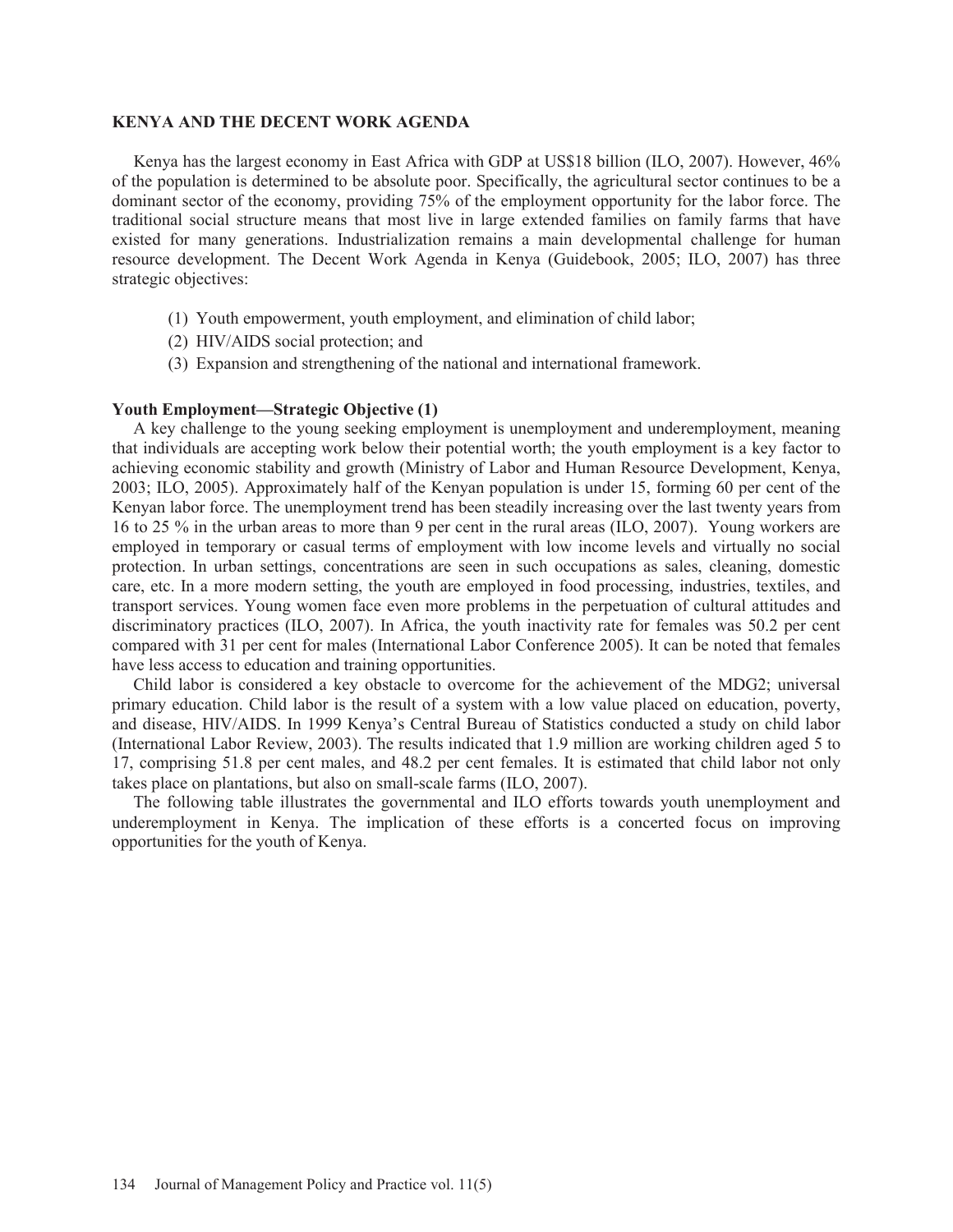## **TABLE 1 GOVERNMENT AND INTERNATIONAL AGENCY RESPONSES TO YOUTH EMPLOYMENT**

| ILO/UN/WORLD<br>YOUTH<br><b>BANK</b><br><b>EMPLOYMENT</b><br><b>NETWORK</b><br>(YEN) 2005                             | <b>KENYA UNDAF</b>                                                                             | <b>CHILD</b><br><b>LABOR</b><br>LAWS                                                                                | Social<br>Security<br>Laws                                                            | ILO                                                                                                                                                                                |
|-----------------------------------------------------------------------------------------------------------------------|------------------------------------------------------------------------------------------------|---------------------------------------------------------------------------------------------------------------------|---------------------------------------------------------------------------------------|------------------------------------------------------------------------------------------------------------------------------------------------------------------------------------|
| Ministry of Youth<br>Affairs-Kenya<br>ILO-Develop<br><b>HRD</b><br>strategies;<br>of job<br>creation<br>opportunities | Focus on children                                                                              | ILO<br><b>CONVENTIONS</b><br>138<br>(Minimum<br>Wage) of 1973 and<br>182 (worst child<br>forms) of<br>labor<br>1999 | Being established<br>by the Ministry of<br>Labor and Human<br>Resource<br>Development | Assist<br>with<br>Kenya's<br>goal<br>of<br>being<br>the<br>lead<br>country within the<br>YEN network                                                                               |
| Women<br>Entrepreneurship<br>funds-GOWE:<br>Growth Oriented<br>Women's Network                                        | Strengthen<br>emergency<br>preparedness,<br>prevention<br>response,<br>and<br>national systems | UN Convention on<br>the Rights of the<br>Child (UNCRC) of<br>1990                                                   |                                                                                       | Provide<br>support<br>for labor market<br>information<br>by<br>quantitative<br>and<br>qualitative<br>databases by<br>age<br>and sex                                                |
| National<br>Employment<br>Policy<br>and<br>Strategy                                                                   | Promote<br>sustainable<br>livelihoods                                                          | African Charter on<br>Rights<br>and<br>Welfare<br>of<br>the<br>Child (ACRWC)                                        |                                                                                       | Provide linkages to<br>counseling,<br>training,<br>and<br>entrepreneurship<br>assistance;<br>SYNDICOOP:<br>organizing<br>of<br>informal economy<br>through<br>joint<br>cooperative |
| Economic<br>Recovery Strategy<br>Wealth<br>for<br>and<br>Employment<br>Creation (ERS)                                 | Reduce<br>socio-<br>economic effect of<br><b>HIV/AIDS</b>                                      | National Plan of<br>Action--Kenya                                                                                   |                                                                                       | Assist<br>with<br>the<br>technical<br>ERS;<br>advice;<br>implementation<br>and monitoring                                                                                          |

Ministry of Labor and HRD 2005; Roundtable Meeting, 2003; UNDAP, 2003; ILO, 2004; Report to ILC, (Youth) 2005); Report ILO , 2005

## **HIV/AIDS and Social Protection—Strategic Objective (2)**

 The HIV/AIDS problem continues to be an economic, political "national disaster" (UNDAF, 2003). Indeed, it is considered to be the greatest social catastrophe in Kenya's history and a key challenge to Kenya's economic recovery. The massive scale of the disease is indeed having a macro-environmental effect on the country. Kenya's commercial farms have very high levels of HIV infection resulting in high absenteeism and loss of productivity (ILO, 2007). It is estimated that over 2 million are infected with more than 700 deaths daily. Females are being tasked with the caretaking of the HIV/AIDS patients, thus removing them from the workforce. Overall, HIV/AIDS has lowered the life expectancy and has resulted in higher rates of infant mortality (ILO, 2004; ILO, 2007). The government is advocating prevention and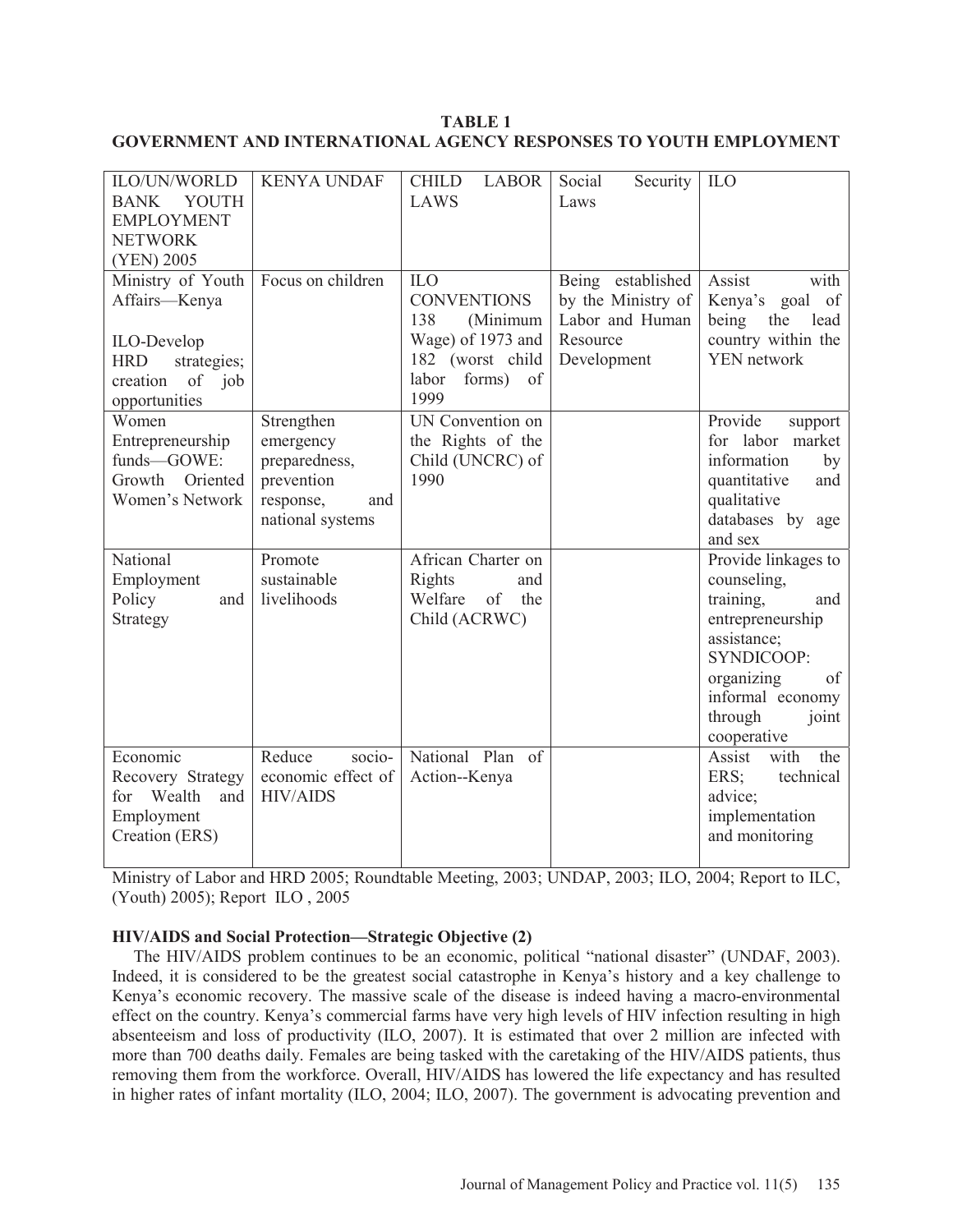proposing workplace programs; while the ILO is offering advice for the government on the development of various policies and programs and training for the workplace (ILO, 2004).

 The following table examines The Kenyan National Strategic Plan on HIV/AIDS and the ILO's assistance to the Kenya. The implication of this table is that strategic plans are in place not only in Kenya, but also within the ILO to combat the social "national disaster". This recovery is a necessary first step to assist in gender dimensions within the labor force.

| TABLE 2                                                        |  |  |  |  |
|----------------------------------------------------------------|--|--|--|--|
| GOVERNMENT AND INTERNATIONAL AGENCIES RESPONSE TO HIV/AIDS AND |  |  |  |  |
| <b>SOCIAL PROTECTION</b>                                       |  |  |  |  |

| <b>KENYA</b>             | <b>ILO</b>                     |  |
|--------------------------|--------------------------------|--|
| <b>NATIONAL</b>          |                                |  |
| <b>STRATEGIC</b>         |                                |  |
| PLAN<br>ON               |                                |  |
| <b>HIV/AIDS</b>          |                                |  |
| Prevention               | Global Fund to                 |  |
| Advocacy                 | Aid<br>AIDS,                   |  |
| 200-2005 National        | Tuberculosis and               |  |
| Strategic Plan on        | Malaria (GFATM)                |  |
| <b>HIV/AIDS</b>          |                                |  |
| Managing                 | Assistance<br>in               |  |
| workplace                | drafting policies,             |  |
| programs; national       | regulations,<br>and            |  |
| social insurance         | legislation span               |  |
| pension scheme to        |                                |  |
| ILO<br>meet              |                                |  |
| standards                |                                |  |
| Ratification<br>$\alpha$ | Integrate                      |  |
| ILO Convention           | <b>HIV/AIDS</b>                |  |
| 111<br>No.               | indicators into the            |  |
| Discrimination           | Poverty                        |  |
|                          | Monitoring                     |  |
|                          | Systems (PMS)                  |  |
| Ratification on          | in<br>Training tools           |  |
| <b>ILO</b> Convention    | the workplace<br>$\mathsf{to}$ |  |
| 100 (equal<br>$n_{0}$    | address HIV/AIDS               |  |
| remuneration)            |                                |  |

(Kenya National Strategic Plan, 2008; ILO 2007)

#### **Expansion and Strengthening of International Framework—Strategic Objective (3)**

 Human resource development is the key to building an effective program for handling labor disputes, collective bargaining, training programs in various human resource activities, and in building a labor market database. Entrepreneurial pursuits for women and small enterprises also will receive assistance and human resource development opportunities. Currently, the ILO has two programs aimed at women entrepreneurs, the Women's Entrepreneurship Development and Gender Equality (WEDGE) and Growth Oriented Women Entrepreneurs (GOWE). The programs are funded by Irish Aid and ADB/IFC and emphasize female entrepreneurs that consider a business with growth potential (ILO, 2004; ILO, 2007).

 Sectors in education and training, mining, and tourism will also benefit from the human resource activities. United Nations agencies will continue to work with the Government of Kenya on the Decent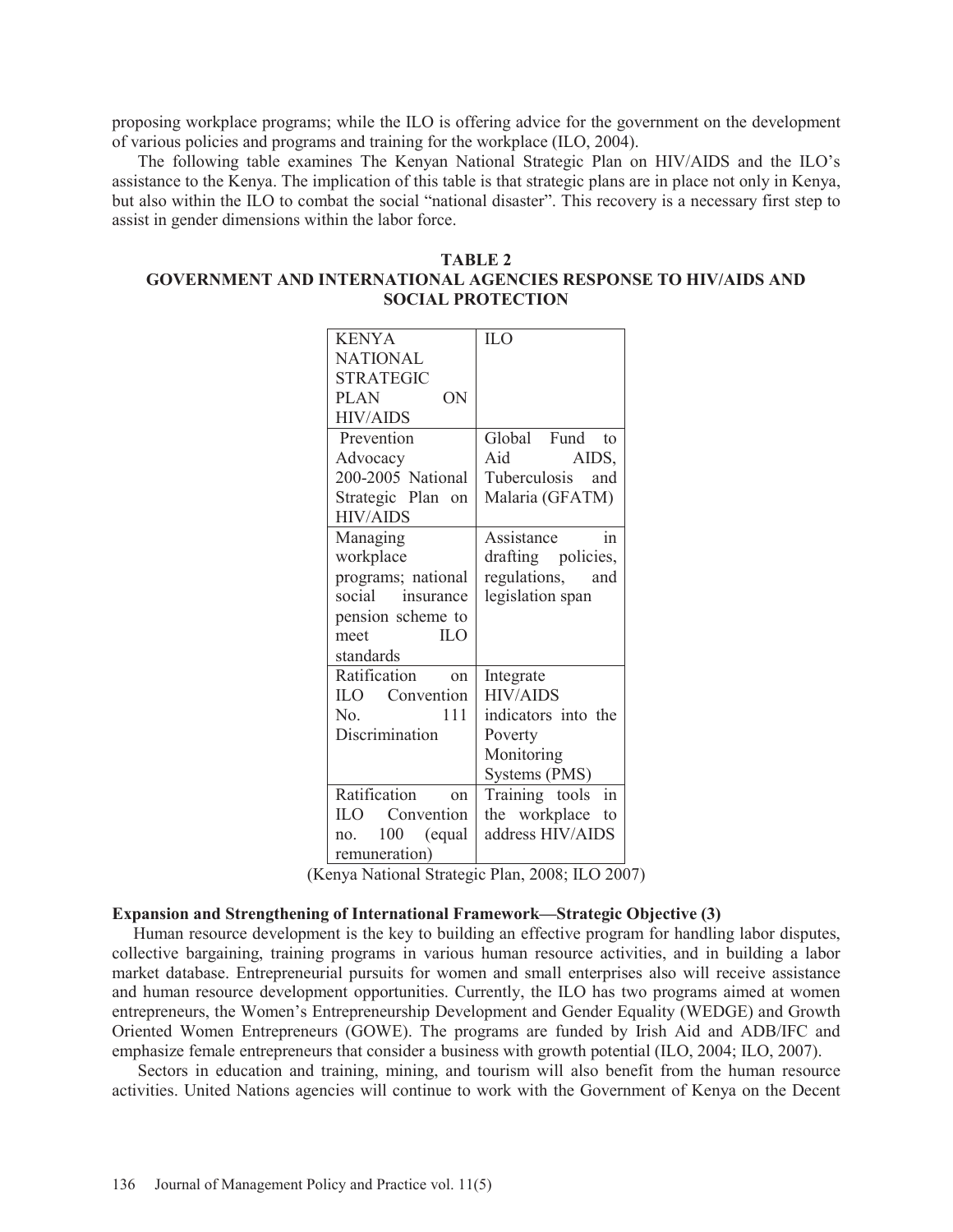Work Agenda on youth development, HIV/AIDS and social protection, and the global development of the inter-agency cooperation within the framework of the Decent Work Agenda as illustrated in the previous tables.

## **SUMMARY/CONCLUSION**

 Kenya's economic programs in conjunction with the Decent Work Agenda of the ILO and the funding of the World Bank will provide assistance in battling the unemployment and underemployment in Kenya. However, the challenges remain in fully realizing the potential of human resources within the country to realize economic and social progress in meeting the strategic objectives of the Decent Work Agenda. The Millennium Development Goals of halving the people living on US\$1 a day by 2015 has already been formally stated in Sub-Saharan Africa as "Not likely" (ILO 2003; ILO 2007). Through the Decent Work Agenda's strategies – the focus on the youth employment, the battle against HIV/AIDS, and the increase of global efforts by various agencies such as the ILO, World Bank, UN, and Kenya's government, the march forward to make progress on the Millennium Development Goals will continue (ILO,2006; ILO, 2007; Sparreboom, 2007). The final implication is as a result of these efforts, human resource development will be positively affected in Kenya; furthermore, promoting decent work opportunities.

## **REFERENCES**

Guidebook, ILO (2005). Decent Work Country Programmes in the ILO.

ILO (2004). Kenya, Tanzania, and Uganda-Gender and Employment Dimensions of Poverty: Policy, Issues, Challenges and Responses, Capacity Building Programme on Gender, Poverty, and Employment.

ILO, (2005). Decent Work and the Millennium Development Goals—and ILO information ILO, (2005). Decent Work and the Millennium Development Goals—and ILO information folder.

ILO (2007). Decent Work Programme Kenya 2007-2011.

ILO Vision Document (2006).Implementing the Global Employment Agenda: Employment Strategies in Support of Decent Work.

International Labor Conference, (2005).Report of the Director-General.

Kenya National Strategic Plan Retrieved December 1, 2008 from http://www.africa-union.org

Measuring Decent Work with Statistical Indicators. (2003).International Labour Review, Vol 142, No. 2, 147-177.

Millennium Development Goals Retrieved December 1, 2008 from http://www.un.org/millenniumgoals.

Millennium Development Goals Report Retrieved December 1, 2008 from http://www.ilo.org/public/ english/bureau/exrel/mdg/briefs/index.htm.

Ministry of Labour and Human Resource Development, Republic of Kenya (2005). Implementation of Youth Business Clinic Manuals—Pilot Testing Exercise.

Report to the International Labour Conference, ILO (2005). Youth: Pathways to Decent Work.